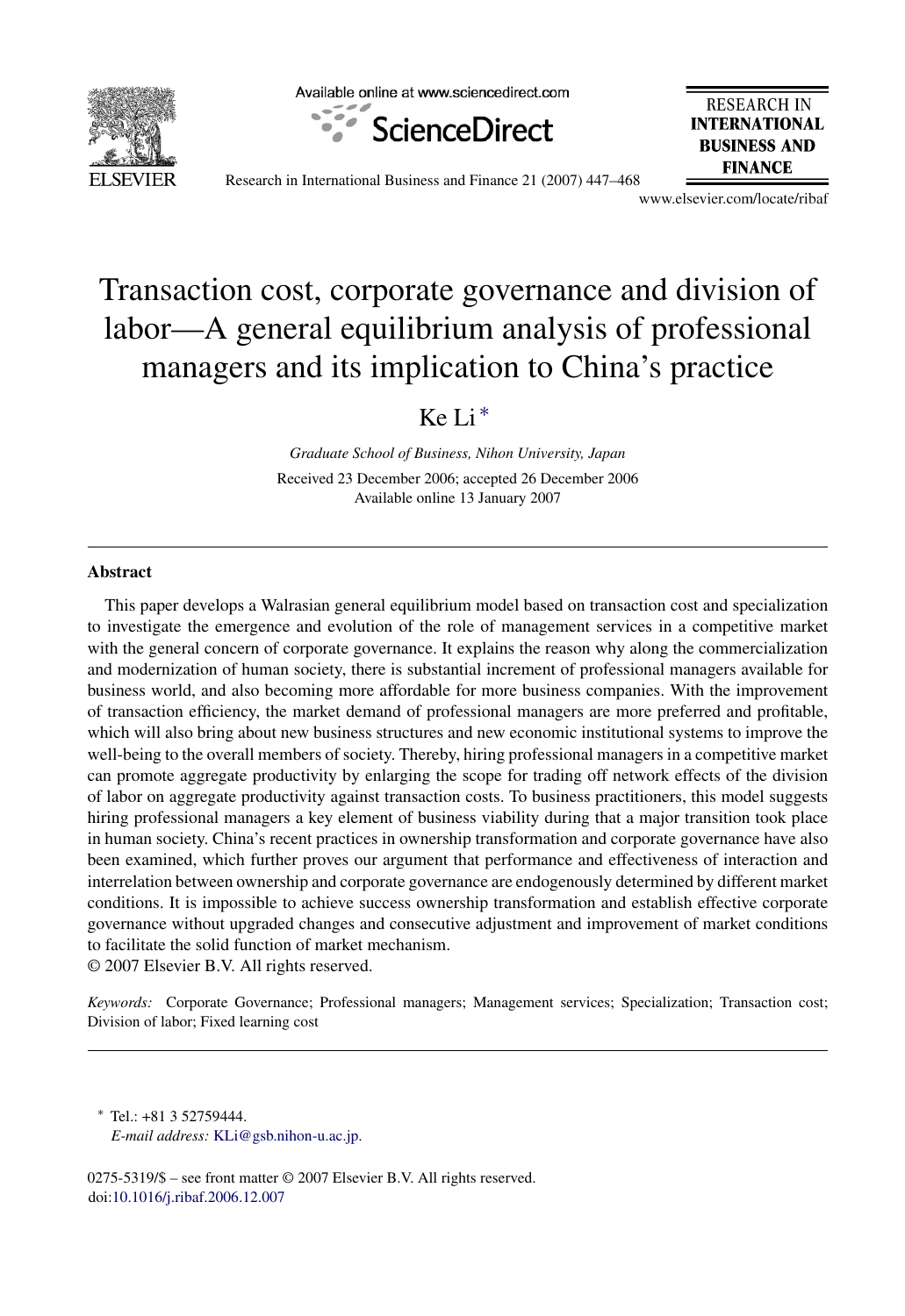#### **1. Introduction**

China has achieved remarkable economic growth rate since 1978, which is attributable primarily to various sound economic reforms, such as special economic zones, provision of government incentive packages that promote exports, opening up the economy to foreign investors for joint ventures and investment, and the restructuring of numerous unprofitable State-Owned Enterprises (SOEs). Moreover, Chinese-style gradualism has been regarded as a counter-example of the transitions undergone through the shock therapy by most Eastern European economies and in the former Soviet Union [\(Boone et al., 1998\).](#page--1-0) Among them, over the last two decades China has experienced three distinct stages of enterprise reform: the first stage commenced in 1980 in Sichuan province, which focused on restructuring the incentive system for SOEs, granted greater autonomy to managers, and developed of product markets outside of the planned economic system [\(Hay et al.,](#page--1-0) [1994\);](#page--1-0) the second stage of reform focused on the simultaneous development of product and factor markets as well as property-rights reform; and the third stage of enterprise reform, which is still ongoing, is to corporatize SOEs, to create diversified ownership structures in the industrial sector, $1$ and to improve the efficiency and performance of SOEs through an effective and solid system of corporate governance ([Lin, 2001\).](#page--1-0) In many ways, the gradual transformation of corporate governance of SOEs is the organic channel taken to reform in China, compared with the shock therapy approach. Although the gradual approach to reform brings more favorable results than in those cases that opted for the accelerated approach, there still are contradictory or controversy among these comparison ([Boone et al., 1998\).](#page--1-0) Particularly, since Chinese government still maintains ownership of majority of shares in SOEs, it cannot effectively monitor all of the firms. Hereby, with the consideration of ailing performance of SOEs, the Chinese authorities nowadays have to concretely promote the emergence of more effective system of corporate governance, and grasp this area henceforth as a priority for Chinese economy. In spite of the scope of such reforms, there are still remaining questions on their ability to improve Chinese corporate governance: firstly, how the administrative-type reforms in the state assets management system can contribute to improving the system of corporate governance in these firms; secondly, the interrelation between the internal control mechanisms and those that are external to firms, i.e. whether privatizations and the measures introducing the traditional instruments of corporate governance will be enough, while some basic mechanisms of external control are still absent or largely deficient; thirdly, whether a profound transformation of the control structures acting on firms is compatible with China's current political and economic life of the country. Nevertheless, besides the ownership transformation, corporate governance and related issues of SOEs have reached the consensus of being regarded as the crucial bridge of China further economic reform ([Huchet and Richet, 2002\).](#page--1-0)

The primary meaning of corporate governance is about the control of the resources in firms, and is concerned with the institutions that influence how business corporations allocate resources and returns. In current literature and in common practice, corporate governance is to indicate that decision-takers of the corporate (professional managers) must be accountable to corporate owners for their actions. A system of corporate governance determines who makes investment decisions in corporations, what types of investments are made, and how returns from investments are distributed ([Lazonick and O'Sullivan, 1995\).](#page--1-0) The control should be organized in such a way that investors,

<sup>&</sup>lt;sup>1</sup> By the late 1990s in China, wholly controlled SOEs counted for 44 percent of total industrial sales, collective-owned firms counted for 26 percent of sales, mixed state and private owned firms provided 24 percent of sales, and wholly private-owned firms supplied 6 percent of sales ([Liu and Garino, 2001\).](#page--1-0)